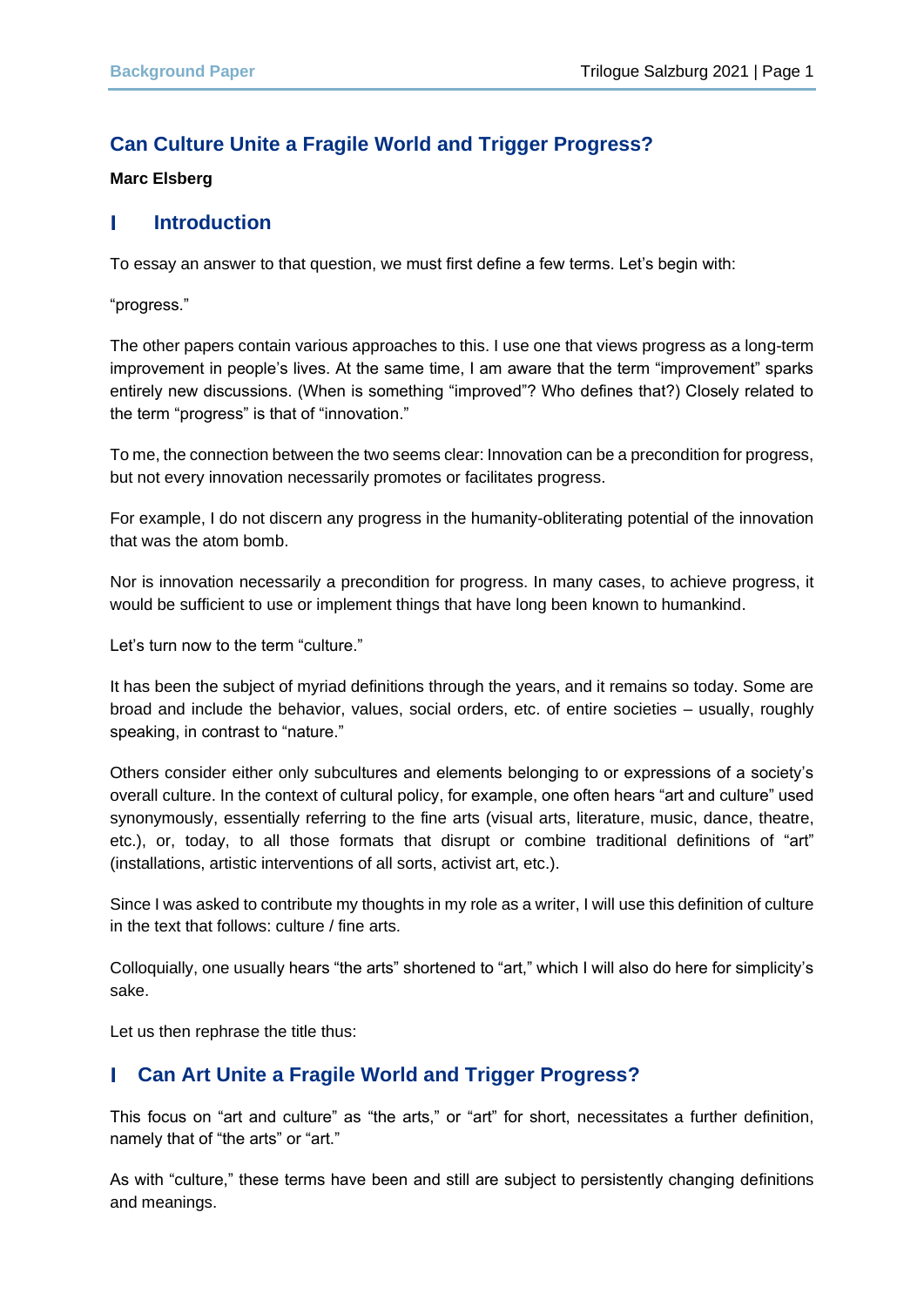For a long while, all that was (well) done was called art. Phrases such as "the art of loving" are vestiges of those times.

It was not until the European Renaissance that a distinction was made between artists and craftsmen and, with that, a separate position given to "the work of art." And it was not until the Enlightenment that art as such was accorded its own role in society, and only then did it develop into a subsystem, with the "fine arts" essentially establishing themselves as its protagonists.

Which is what makes the subject of this paper possible in the first place.

Art's essence and its aim have been hotly debated ever since.

The definition of what should be viewed as a work of art and what should not has engendered ongoing discussion, even within certain eras, societies and milieus.

The expectation society had of art in the age of Goethe and Schiller – that is should be "edifying" – has long been superseded by more recent discussions, interpretations and expectations, even if this 200-year-old attitude continues to prevail in certain circles.

Likewise, the assessment of quality – whether a given artwork is "good" or "bad" – remains the subject of debate.

#### **The Power of Art** Ш

The enormous power that art has within societies can be illustrated by a few simple examples:

After coming to power in 1933, the National Socialists banned from public view all art in Germany that did not align with their ideology – essentially, what was and is referred to as modern art. The Nazis deemed it "degenerate art." Certain books were burned, certain music banned, their creators forced into obscurity, exiled, murdered.

Another well-known example is the fatwa issued in 1989 by Iran's revolutionary leader, the Ayatollah Khomeini, against the author of the novel "The Satanic Verses", Salman Rushdie.

If one looks at human history as a whole, one thing is clear: Since time immemorial, social movements and actors have tried either to deploy artistic means of expression to their own ends, meaning for propaganda purposes, or to limit, defame or even destroy those that did not fit into their world view or refused to be instrumentalized.

Any attempt to reserve the right to set definitions usually has to do with the desire to make distinctions and exert power. If one describes something as non-art or bad art, one attempts to elevate oneself above other groups and deny them their abilities, identities and standards.

Incidentally, this is not an exclusive hallmark of despotic or illiberal systems, but has manifested time and again in democracies: One recalls, for example, former US President Donald Trump's executive order of December 2020 on "Promoting Beautiful Federal Civic Architecture," in which he states his preferred style for public buildings, namely a classical Greco-Roman or other traditional design. Modern architecture is denigrated as "ugly and inconsistent."

What these movements and actors have in common is that they were and are aware of the enormous social power that artistic expression has.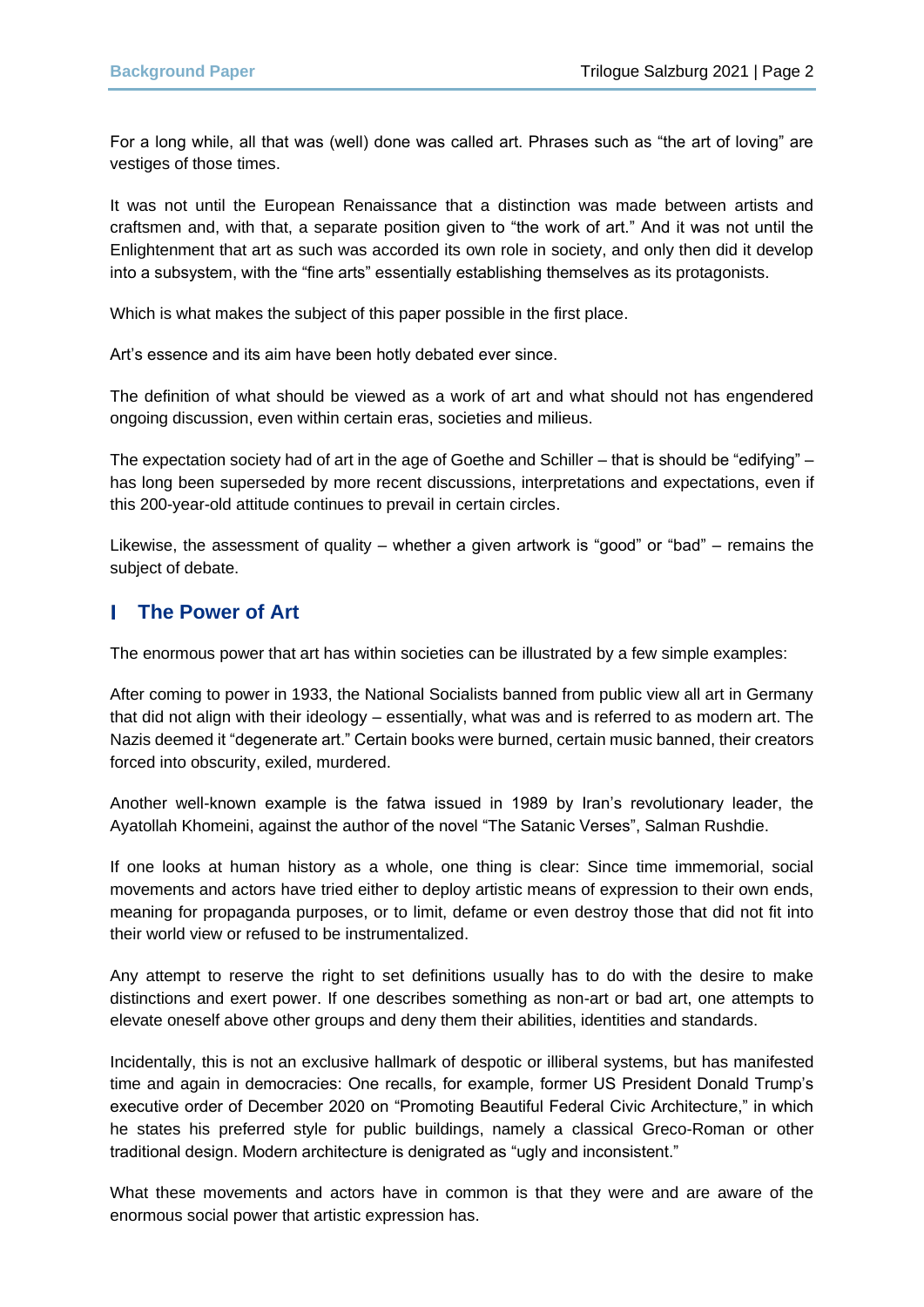What they also have in common, however, is a fundamental inability to comprehend one of art's basic traits: It creates new, unfamiliar and different experiences in – and perspectives on – the world of its viewers.

Art alters its own context.

Digression: Some people are glad to have new experiences and gain new perspectives, to develop; many, however, are unsettled by the new or unfamiliar, which is why they reject it, at least at first. A person can even be pleased about something new or unfamiliar in one situation or context and shy away from or reject it in others. This is what separates art from craft. The latter might be brilliantly executed, but it generally appeals to the accustomed attitudes of the viewer/listener/reader without offering any noteworthy new experience, conveying the desired security through this continuation of the habitual – even if the boundaries are fluid here, too.

Looking back, art has always done this, even if artworks that, today, we not only do not describe as disturbing, but even as beautiful, once forswore the habitual. In his own lifetime, Vincent van Gogh famously did not sell a single painting, and the pieces painted by the Impressionists, beloved by so many today, were mocked and rejected by the vast majority of their contemporaries, as was later true of many other new movements in the visual arts (Cubism, Abstract Art, Arte Povera, Conceptual Art, etc.). One thinks of countless theatre, musical theatre and opera scandals, from Gerhart Hauptmann's "Before Sunrise" and "The Weavers", which not only revolutionized the theatre of the late 19th century, but, with the introduction of naturalism into the world of theatre frequented by the bourgeoise, created among the latter an awareness of social situations and classes, an awareness that was also arising in other areas of society, from Igor Stravinsky's "The Rite of Spring" or Arthur Schnitzler's "La Ronde" – the biggest theatre scandal of the early 20th century – to Thomas Bernhard's "Heldenplatz", to name but a few now at home in the recognized canon.

These examples provide an answer to the second part of the titular question "Can art trigger progress?" – namely, an unequivocal "Yes!"

Further examples can be found among scientists whose discoveries were inspired by science fiction. Or politicians who were inspired by literature – and later became literary figures themselves (e.g. Winston Churchill receiving the 1953 Nobel Prize in Literature).

At the same time, art itself has been enriched and inspired by new realizations from other areas of society (e.g. science, politics, etc.).

It is somewhat paradoxical that the uniqueness and novelty inherent to artworks necessarily atrophy over time. Are older pieces therefore no longer artworks? Here, too, opinions differ.

Is it only "true art" if a play or musical composition that has existed for decades or centuries is performed exactly the way its creator once intended (or the way some people today think the creator once intended)? Or, since its newness has now atrophied, is it no longer a work of art and does it only deserve this appellation once it has been given an innovative interpretation? Or are both definitions permissible, or even necessary?

Is "the work of art in the age of mechanical reproduction" (Walter Benjamin) and in other ages everything from artwork to artisanry to crafts, to even kitsch – depending on whether the Mona Lisa / La Gioconda was painted by Leonardo da Vinci himself, or by one of his pupils (Mona Lisa del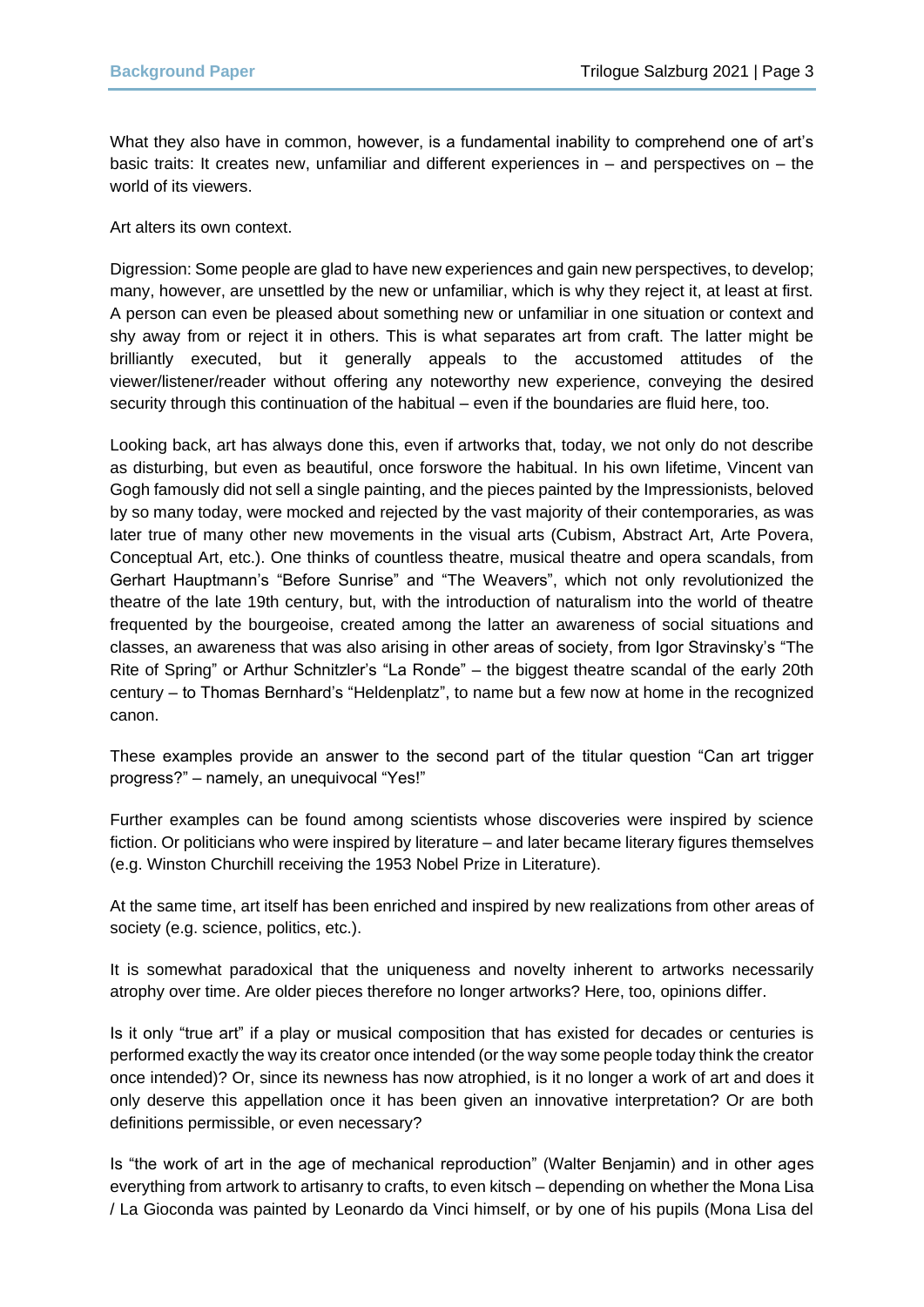Prado) or other copyists, or is of unresolved provenance (Isleworth Mona Lisa, etc.) – to simple prints on t-shirts and coffee cups?

And even if we can come to agreement on what art is: Can art unite a fragile society, or which obstacles can it help overcome to create a better future?

Prosperous societies thrive first and foremost by having the greatest possible diversity of individuals and ideas, allowing them to develop innovations and react to new challenges and external shocks more flexibly and resiliently than closed societies and monocultures. The greatest possible diversity arises from the greatest possible freedom and opportunities for experimentation, actual improvement ensues from discussion of the potential offered by the many ideas, i.e.: communication.

Currently, this seems to be one of the greatest challenges facing global society (and individual societies): Despite – or because of? – having better means of communication than at any other time in human history, meaningful exchange seems increasingly difficult or even unwanted almost everywhere and by almost everyone.

## **The Impact of Art**

This is precisely where art has its impact.

Hardly any other system in our societies has the combined ability to express innovation, diversity, controversy, ambivalence and paradox – to call attention to them, to communicate them – as does art. And all this in a peaceful way.

Again and again, this ability art has to mobilize tempts (and has always tempted) all manner of individuals, including artists themselves, to another limiting gesture (in addition to the prohibitions and destructive acts mentioned above), namely the attempt to instrumentalize art for specific purposes – in short: propaganda.

(Here again, we are confronted with the question of definition and its power: Can propaganda also be art? Or: Can art become (or be used or misused as) propaganda – and, if so, is it still art?)

Yet given its inherently innovative and surprising quality, art – the social subsystem, not the individual artist or the individual artwork – inevitably eludes these attempts or is unsuitable for them.

What results is the paradox that art can indeed unite a fragile world – but only if we do not try to instrumentalize it for that purpose!

On the other hand, we also have the perfect feedback loop: The more we do for art in all its diversity, the more it does for society.

Thus, if – and the emphasis here is on "if" – we want a progressive society, which, to be progressive, must necessarily be as diverse and open as possible, and which must be able to communicate in the best possible manner about the definitions and possibilities of progress, there is only one recommendation I feel can be made:

Artists should make art – of every variety, of every facet, taking it beyond existing boundaries!

And: